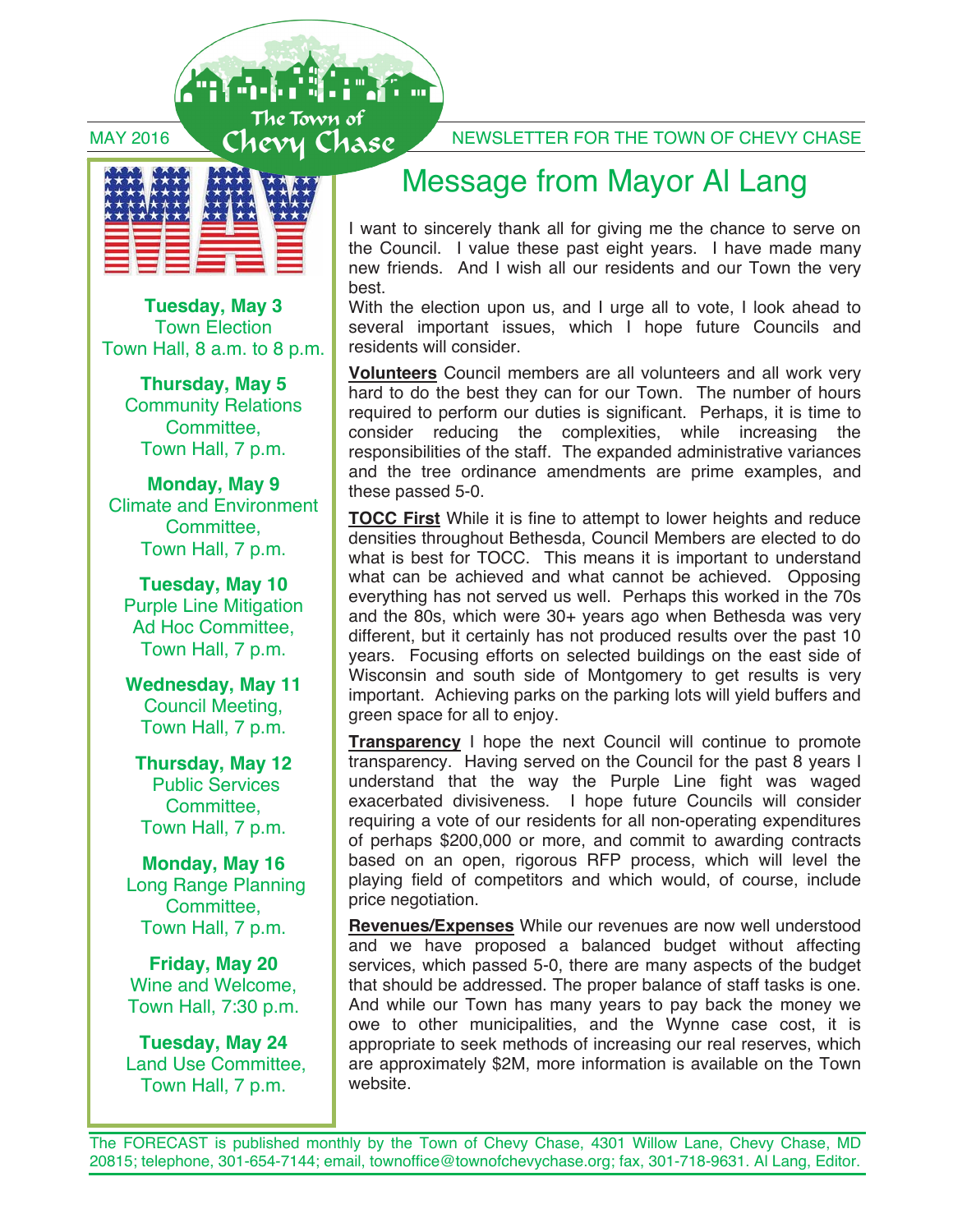## Public Hearing on an Ordinance Regarding Curb Entrance Permit Applications and Appeals

On May 11, the Town Council will hold a public hearing on an ordinance to amend the Town's building code to expand the factors to be considered by the Town in granting curb entrance permits and to allow the Town Council to impose conditions in connection with related appeals. The Council introduced this ordinance at its April 13 meeting.

The purpose of the proposed ordinance is to expand upon the factors considered when granting a curb entrance in order to address the impacts to Town streets and properties from current and proposed development adjacent to the Town. The proposed ordinance would ensure that the proposed construction or expansion of a curb entrance, driveway, driveway apron, or sidewalk would not interfere with the public health, safety, or welfare. Such factors to be considered include possible vehicle or pedestrian traffic hazards, the location of other potential access points to Town streets, and traffic and parking congestion. The proposed ordinance also would allow the Town Council to impose specific conditions on a permit upon appeal by the applicant.

A complete copy of the proposed ordinance is available for review on the Town website. If you are unable to attend the May 11 Council meeting, which begins at 7 p.m. in the Town Hall, you may submit comments on the proposed ordinance to the Town Office at 4301 Willow Lane or by email to townoffice@townofchevychase.org.

## TOWN UPDATES

#### **Clear Vegetation from Sidewalks**

As a reminder, residents are asked to keep all sidewalks clear from edge to edge up to a height of 7 feet. The Town's maintenance standards for vegetation installed by Town residents on public and private property are available on the Town website. Thank you for your cooperation in helping to keep Town sidewalks safe.

### **Block Party**



The Town encourages residents to participate in a block party with their neighbors. The Town offers

a subsidy of up to \$150 to cover expenses incurred by the party organizer. The organizer must submit receipts for reimbursement following the party. Receipts may not include expenses for alcohol. The block party petition can be downloaded at www.townofchevychase.org or call the Town Office at 301-654-7144 for more information.

### **Tree Plantings**

In April, the Town completed the spring tree<br>planting program. In addition to planting 16 In addition to planting 16 public trees in the Town rights-of-way, the Town planted 9 canopy trees on private property as part of the Native Canopy Tree Planting Program. Information about these programs is available on the Town website.

### **Household Organic Waste Collection**

The Town continues to offer curbside household organic waste collection in partnership with the Compost Crew. Residents must opt to receive this service. Participants

receive a 5-gallon bin with<br>gamma seal lid and



gamma seal lid compostable liner. Every Tuesday, Compost Crew collects the bins at the curb, wipes them down, replaces the liner and returns the bins to the curb.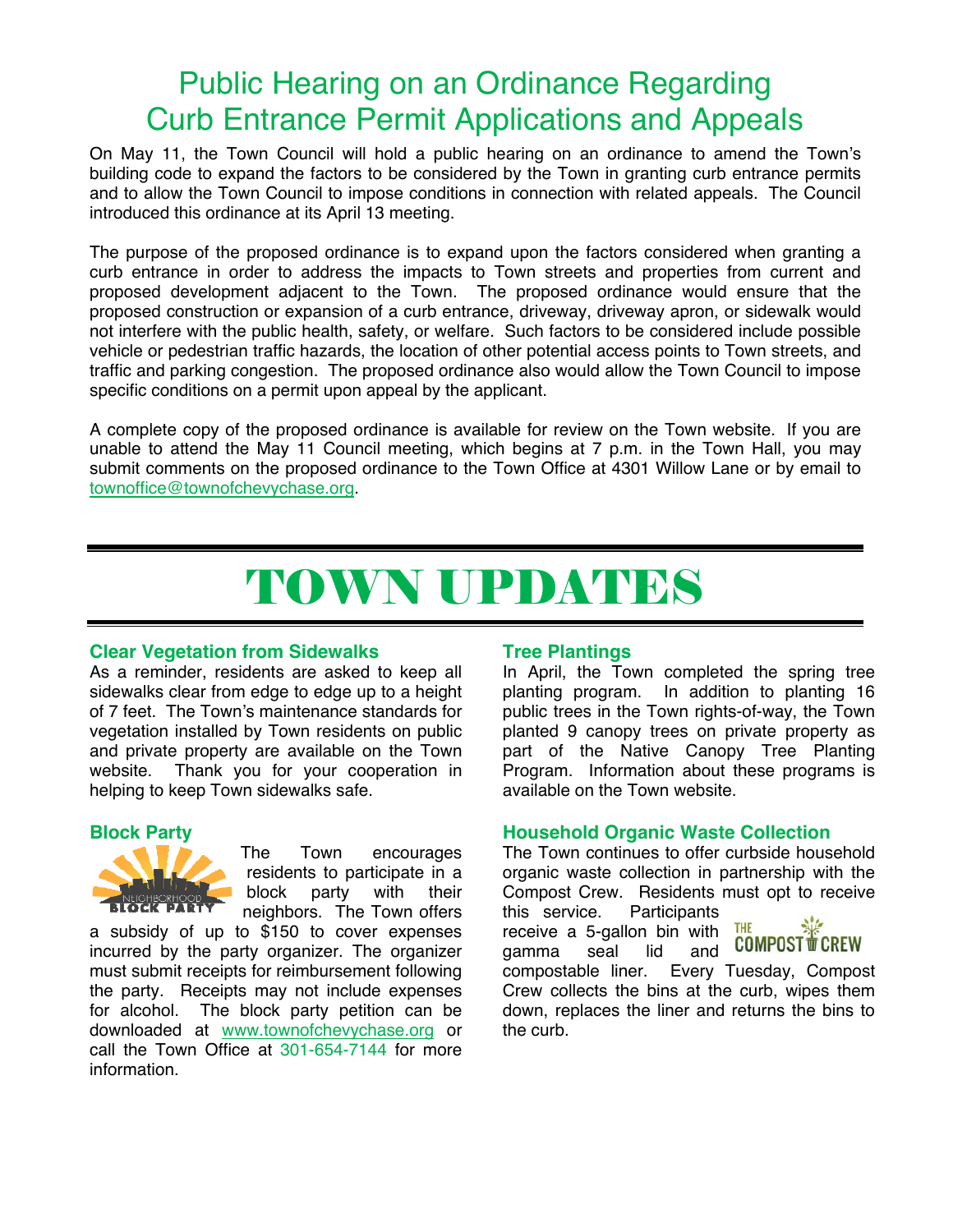# TOWN EVENTS

Sponsored by the Community Relations Committee

## **Wine and Welcome**

Friday, May 20, 7:30 p.m., Town Hall



**Wine and Welcome!** Come to the Town Hall on May 20 at 7:30 p.m. for a wine tasting event welcoming "new" residents of the Town ("New" being defined very liberally). We hope that many long-time residents will attend as well - to do the welcoming. We will be tasting 6 wines and ranking them in order of least to most expensive, eating cheese and other savory snacks. And, we will have a small prize for those in attendance who have lived in the Town both the shortest and the longest time. Looking forward to seeing lots of town neighbors at our only May event. Come one, come all.

## **Save the Date! The Round House Theatre**

Thursday, June 9, 7:30 p.m.



Join your friends and neighbors on Thursday, June 9, 7:30 p.m. at Round House Theatre to see the play "*The Who and the What*" by Pulitzer-prize winning playwright Ayad Akhtar. This fierce and funny new play explores issues of identity and religion. As a Pakistani-American writer finishes her novel about the place of women and Islam, she, her conservative father and

sister, and a young convert all face the contradiction between traditional values and contemporary lifestyles, Islamic customs and American culture. The *New York Times* calls it "disarmingly funny. A fiery … probing new play, crackling with ideas."

A discounted price of \$30 is available for tickets. Arrive for the show shortly before 7:30 and stay for the post-play discussion. Round House is at 4545 East-West Hwy, one block east of Wisconsin Avenue. Contact the Town Office at townoffice@townofchevychase.org or 301-654-7144 to reserve your seat.

## **Play Date in the Park**

Saturday, June 11, 9 a.m.

Play Date in the Park returns Saturday June 11 at 9:00 a.m. Town toddlers, preschoolers and their families are welcome for a morning of play at the Lawton Center Playground. We will provide juice boxes, coffee and bagels. Families with infants and all older siblings are welcome.



**The Progressive Dinner** has been moved to Saturday, October 22. It is not too early to plan on hosting, cooking, and attending!